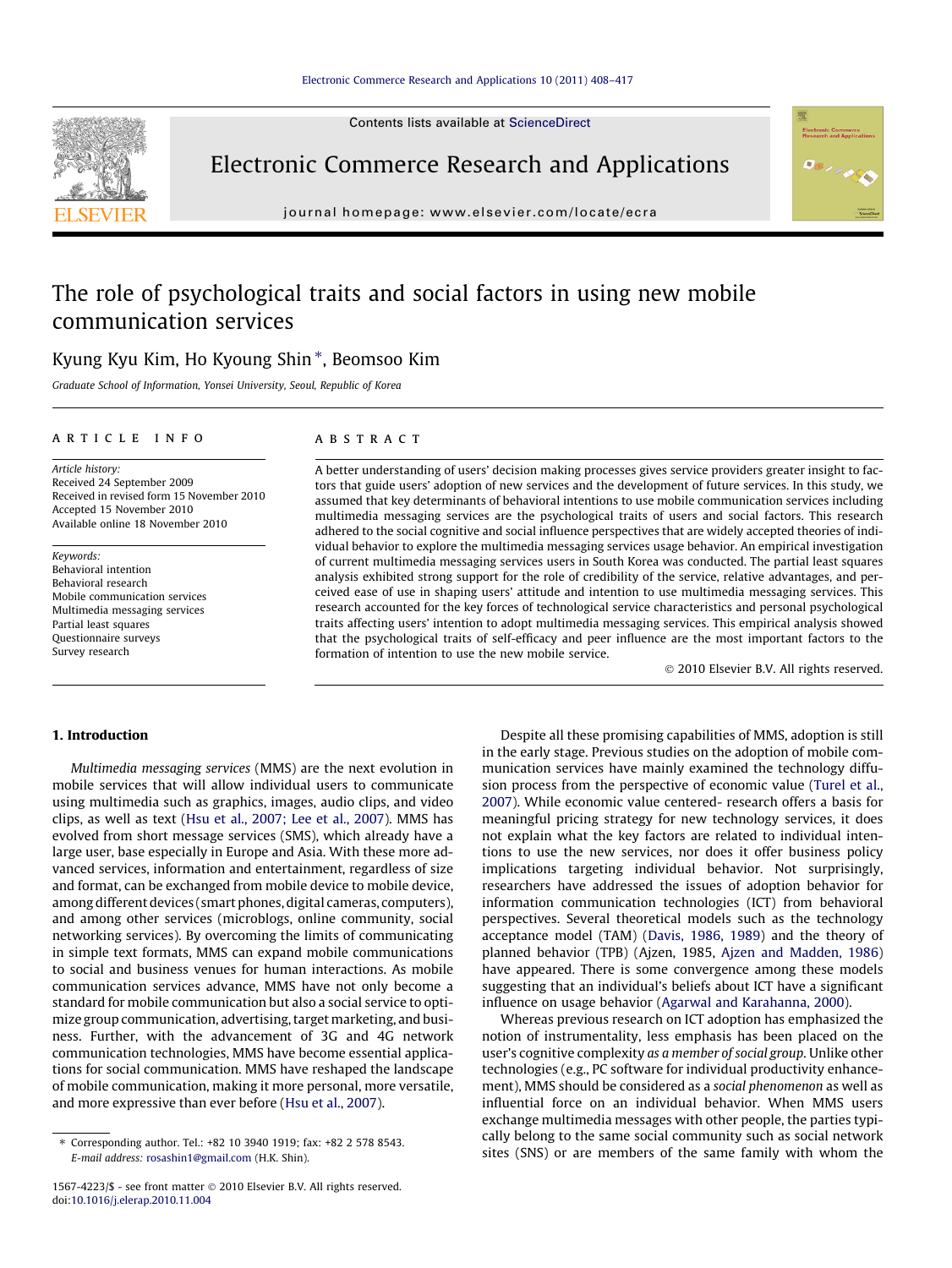messages are shared. When members of a social group choose a particular behavior related to new technology, social factors play a significant role in the decision process. For example, the perceived usefulness of certain technology is significantly influenced by the extent to which salient others consider that technology as valuable ([Fulk, 1993](#page-8-0)). Social cognitive theory [\(Bandura, 1977](#page-8-0)) and social influence theory are widely accepted and validated, and they explain the behavioral intention of using new technology or services for an individual as a member of social group ([Compeau and Higgins,](#page-8-0) [1995\)](#page-8-0). [Agarwal and Karahanna \(2000\)](#page-8-0) assert that psychological traits are important antecedents of the social cognitive and social influential dimensions of technology adoption models. However, little effort has been made to include social dimensions in examining the user adoption behavior of mobile communication services ([Walczuch et al., 2007\)](#page-9-0). This paper attempts to fill the knowledge gap in understanding MMS adoption behavior by including social dimensions based on the social cognitive and social influence perspectives in addition to individual psychological theories. We speculate that social and psychological traits of MMS are antecedents to technology acceptance, and postulate the following research question: What are the key determinants that drive the adoption of M<sub>MS</sub>

This study develops theoretical foundations that explain behavioral intention to use mobile communication services. An empirical investigation of MMS users in South Korea was conducted for this research. The paper is organized into four sections. The next section presents the theoretical foundation for this research. In the third section, the research model is described and the hypotheses are presented. An outline of the research methodology and the results of the analyses are also included in this section. The paper concludes with the implications of research findings and the limitations of this research.

## 2. Theoretical framework and hypotheses

## 2.1. Theoretical framework

Individual adoption and use is one of the most mature streams of IS research, with several models explaining the key dependent variables of interest, technology adoption and use ([Sykes et al.,](#page-9-0) [2009](#page-9-0)). Research in this stream was originally rooted in psychology research, with the technology acceptance model [\(Davis, 1989\)](#page-8-0) being the most influential ([Venkatesh et al., 2003](#page-9-0)). Since MMS represent a form of new technology, psychological theories such as TPB and TAM provide a good starting point to study MMS adoption. The major predictors of adoption behavior suggested by TAM include user attitudes toward the technology, perceived ease of use, and perceived benefits. Attitude towards behavior refers to global predisposition, for or against, developing such behavior. TPB suggests additional predictors of technology adoption behavior such as perceived behavioral control, self-efficacy, and subjective norm. Perceived behavioral control represents individual perception of the availability or lack of the necessary resources and opportunities to develop a specific behavior ([Ajzen and Mad](#page-8-0)[den, 1986\)](#page-8-0). Subjective norms reflect how the user is affected by the perception of his or her individual behavior by significant references, for example, friends or colleagues, among others ([Fishbein](#page-8-0) [and Ajzen, 1973; Schofield, 1974](#page-8-0)). These theories primarily use beliefs as predictors of behavioral intention to use a system that in turn predicts system use ([Sykes et al., 2009\)](#page-9-0). Behavioral intention is the best predictor for future behavior when the behavior is volitional and individual has the information to form stable behavioral intentions ([Ajzen, 1991; Karahanna et al., 1999\)](#page-8-0). While these psychological theories have helped us make substantial progress in understanding adoption, their focus has primarily been on the individual-level psychological processes ([Venkatesh et al., 2003,](#page-9-0) 2007).

However, adopting MMS is a social behavior in that it has partners to exchange with. Users of MMS frequently put the multimedia messages (photos, video clips, etc.) on their microblogs, SNS sites, or family web pages so that their friends and relatives can share the content of the messages. Thus, in order to better understand the adoption of MMS, theories explaining social behavior such as social cognitive theory and social influence theory should supplement individual psychological theories. [Douglas and Craig](#page-8-0) [\(1992\)](#page-8-0) suggest that strong theoretical and conceptual frameworks can be developed through an integration of constructs from different research traditions and disciplines.

Social influence theory emerged from research on the adoption and diffusion of communication technologies, and draws upon social information processing theory. The social influence theory mentioned in [LaRose et al. \(2001\)](#page-8-0) suggests that information conveyed via individuals' social networks influences how they recognize a set of new information technology [\(Fulk, 1993](#page-8-0)). Several studies including [Taylor and Todd \(1995\)](#page-9-0) and [LaRose et al.](#page-8-0) [\(2001\)](#page-8-0) identify social influence as an important factor in understanding information technology usage. According to social information processing theory [\(Salancik and Pfeffer, 1978\)](#page-9-0), social information is identified as a factor influencing individual behavior. Individuals adapt their attitudes, behavior and beliefs to their social context and to the reality of their own past and present behavior and situation. As a continuation of this research trend, we believe that social influence theory is useful in explaining the use of new mobile communication services such as MMS.

Social influence theory emphasizes the roles of social culture and norms involved in communication within groups. The members of social systems interact with various modes of communications that often form and structure the context and meaning of the messages. This process often results in subjective norms that direct group members' behavior. Subjective norms focus on two individual attributes: (1) the belief that the referred person considers a particular behavior important; and (2) the motivation of the decision maker to comply with the referred persons' belief [\(Loraas and](#page-8-0) [Wolfe, 2006\)](#page-8-0). If a peer, supervisor or some other actor in a relevant social network believes that a technology is useful, through a process of shared cognition, so will a member individual. [Lewis et al.](#page-8-0) [\(2003\)](#page-8-0) also show that the potency of influence of another member varies, and often depends on the level of significance internalized by another's belief or the similarities of belief with others. In the context of MMS, individual's intention to use MMS may be affected by peer influence.

Meanwhile, social cognitive theory explains behavior in terms of reciprocal causation among individuals, their environments, and their behaviors [\(Bandura, 1977](#page-8-0)). Social cognitive theory is based on the premise that environmental controls, such as social pressures, unique situational characteristics, cognitive factors and other personal factors including personality, demographic and behavioral characteristics, are reciprocally determined. Furthermore, behavior in a given situation is affected by environmental or situational characteristics, which are in turn affected by the individual's behavior. Also, the behavior is influenced by cognitive and personal factors, and in turn, affects those same factors ([Compeau and Higgins, 1995\)](#page-8-0). The triadic causal mechanism is mediated by symbolizing capabilities that transform sensory experiences into cognitive models that guide actions. While social cognitive theory has many dimensions, this research focuses on unique situational characteristics surrounding the use of MMS. Further, since this is a cross-sectional study looking into the adoption of MMS, we limit our investigations to the one-way relationships involving the influence of environmental factors on human behavior, rather than reciprocal relationships.

As for environmental influences on the adoption of MMS, we include two factors: facilitating conditions and perceived credibility.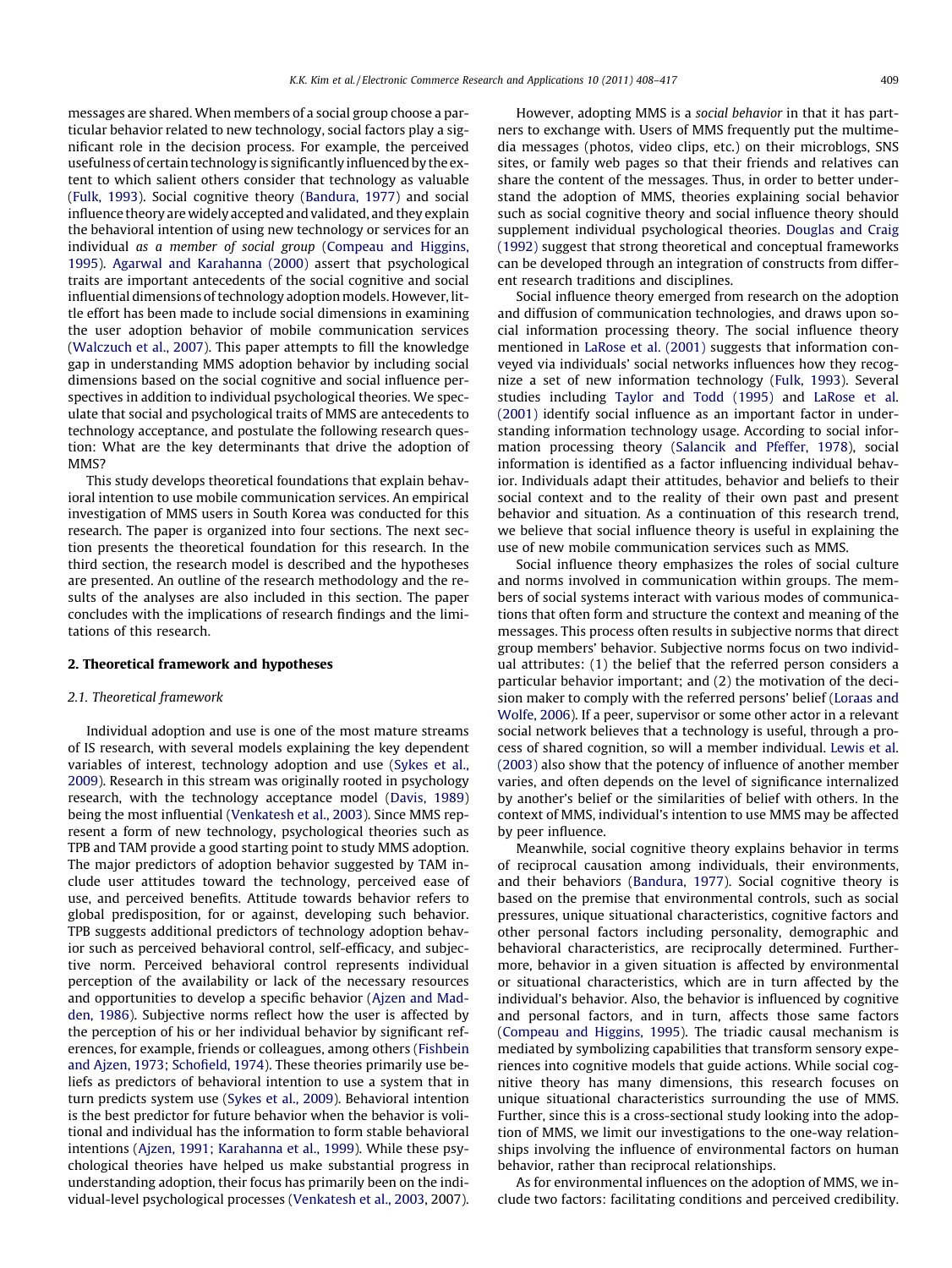<span id="page-2-0"></span>Facilitating conditions refer to the degree to which an individual believes that a social and technical infrastructure exists to support the use of MMS [\(Venkatesh et al., 2003\)](#page-9-0). For example, there should be appropriate technical infrastructure to cover MMS. MMS use dedicated data traffic channels that are well suited to delivering large multimedia content, while SMS use signaling channels that should only be used for call control or other small messages. Perceived credibility refers to the degree to which users perceive MMS to be credible and secure. Before adopting MMS, users should feel comfortable that their personal messages are kept secure and protected from inappropriate uses.

In sum, this study attempts to examine MMS adoption by using TPB and TAM as the basis and social influence and cognitive theories as complements.

## 2.2. Hypotheses development

As business marketers emphasize building long-term relationships with their customers, perceived credibility of mobile services plays a major role in building customer relationships. Perceived credibility encompasses various dimensions such as security, availability, and consistency. Perceived credibility of MMS is especially important for those who use MMS in the context of virtual and ubiquitous computing environment. Security threat has been identified as a major barrier to the diffusion of mobile and ubiquitous businesses. [Chircu et al. \(2000\)](#page-8-0) also assert that perceived credibility reduces the need to understand, monitor, and control the situation, and ultimately makes technology adoption easier. Therefore, perceived credibility is expected to have a direct effect on shaping user attitudes toward using MMS. Therefore, we hypothesize;

Hypothesis 1a. Perceived credibility positively influences user attitudes toward the adoption of MMS.

According to TAM, perceived benefits of using MMS are known as an important predictor of user behavior. However, when users evaluate the benefits of using MMS, they compare the costs to the benefits of using MMS. Unlike other services where the costs of using them are minimal, MMS users are often charged for every message they send. Thus, a separate consideration is needed for the costs of using MMS ([Turel et al., 2007\)](#page-9-0).

The perceived costs are expected to influence the attitude toward MMS usage [\(Kuo and Yen, 2009; Luarn and Lin, 2005\)](#page-8-0). The attitude toward adopting an IT service is shaped by the individual's salient beliefs about the consequences of adopting it and evaluation of the consequences. When users perceive the costs of using MMS to be high, they will be reluctant to use MMS. It has been argued that in the process of transferring e-commerce to mobile services users have to bear various costs, namely equipment cost, access cost, and conversion cost. These costs may increase usage fees of mobile services to the level higher than that of wired e-commerce. Additionally, excessive costs of value-added service such as MMS may negatively affect consumer decisions to adopt value-added services ([Erlandson and Ocklind, 1998](#page-8-0)). Previous research has found that perceived costs have significant effects on users' adoption of mobile commerce ([Wu and Wang, 2005\)](#page-9-0), value-added service of wireless mobile commerce ([Hung et al., 2003\)](#page-8-0), and mobile banking [\(Luarn](#page-8-0) [and Lin, 2005\)](#page-8-0). Therefore, we hypothesize:

Hypothesis 1b. Perceived costs negatively influence user attitudes toward the adoption of MMS.

In the current study, relative advantage is measured through behavioral intention to use IT. In innovation diffusion theory, [Rogers \(1995\)](#page-9-0) shows that relative advantage of using an innovative technology accounts for lower costs, savings in time and effort, and decrease in discomfort. Empirical evidence suggests that relative advantage is consistently the best predictor of usage or behavioral intention to use an innovation ([Choudhury and Karahanna, 2008\)](#page-8-0). Drawing on innovation diffusion theory, we posit that individuals use MMS only if they perceive a relative advantage over comparable services that are already being used like SMS. There has been constant speculation that relative advantage of MMS over SMS influences the attitude toward using MMS. Therefore, we hypothesize:

Hypothesis 1c. Relative advantage positively influences user attitudes toward the adoption of MMS.

According to [Davis \(1989\)](#page-8-0), the perceived ease of use represents an intrinsically motivating aspect between human and computer interaction. New IT services such as MMS that are perceived to be easier to use and less complex may have a higher likelihood of being adopted and used by potential users. Perceived ease of use is posited to influence attitude toward use through two causal pathways: a direct effect as well as an indirect effect through relative advantage by comparing the use of MMS to SMS. Therefore, we hypothesize:

Hypothesis 1d. Perceived ease of use of MMS positively influences user attitudes toward the adoption of MMS.

Hypothesis 2. Perceived ease of use of MMS positively influences user relative advantage of using MMS.

[Taylor and Todd's study \(1995\)](#page-9-0) finds that peer pressure along with superior influence and social influence shape an individual's opinion and decision. Further, subjective norms and social pressures to perform or not to perform a particular behavior are also considered a factor affecting behavioral intentions [\(Lu et al.,](#page-8-0) [2008\)](#page-8-0). Research on the diffusion of innovations often discusses this social influence on an individual's decision making. [Moore and](#page-8-0) [Benbasat \(1991\)](#page-8-0) confirm this view by showing that the extent of using an innovative technology often is perceived as enhancement of status. In addition, [Hsieh et al. \(2008\)](#page-8-0) show evidence suggesting that key members from one's social network have more chances to exchange important information. Therefore, they may exert normative influence upon one's innovation behavior. Subjective norms that shape an individual's behavior will be influenced by expectations from peer influences [\(Taylor and Todd, 1995](#page-9-0)). Therefore, we hypothesize:

Hypothesis 3. Peer influences positively influence subjective norms of MMS users.

Self-efficacy, the core concept of social cognitive theory, represents an individual's belief in his or her capability to perform a specific task at a specific level of performance [\(Lin and Huang, 2009\)](#page-8-0). [Bandura \(1977\)](#page-8-0) defines that self-efficacy is the belief in one's capabilities to organize and to execute the courses of action required to attain a goal. [Bandura \(1977\)](#page-8-0) also argues that self-efficacy functions as a proximal determinant of one's behavior. It concerns not only the skills one has, but also the judgments of what one can do with those skills ([Bandura, 1977](#page-8-0)). Several recent studies have indicated the significant relationship between self-efficacy and usage of IT ([Kankanhalli et al., 2005\)](#page-8-0). [Hill et al. \(1987\)](#page-8-0) also observe that selfefficacy plays an important role in determining an individual's decision to use IT. Our interest is to test the effect of self-efficacy on perceived behavioral control. Therefore, we hypothesize:

Hypothesis 4a. Self-efficacy positively influences perceived behavioral control of MMS users.

Facilitating conditions for new information technology services involve two dimensions: resource factors, such as time and money, and technology factors, involving compatibility issues that constrain usage [\(Lu et al., 2008](#page-8-0)). It has been posited that behavioral intention and IT usage would be less likely when time or money is scarce and technical incompatibility exists. Facilitating condi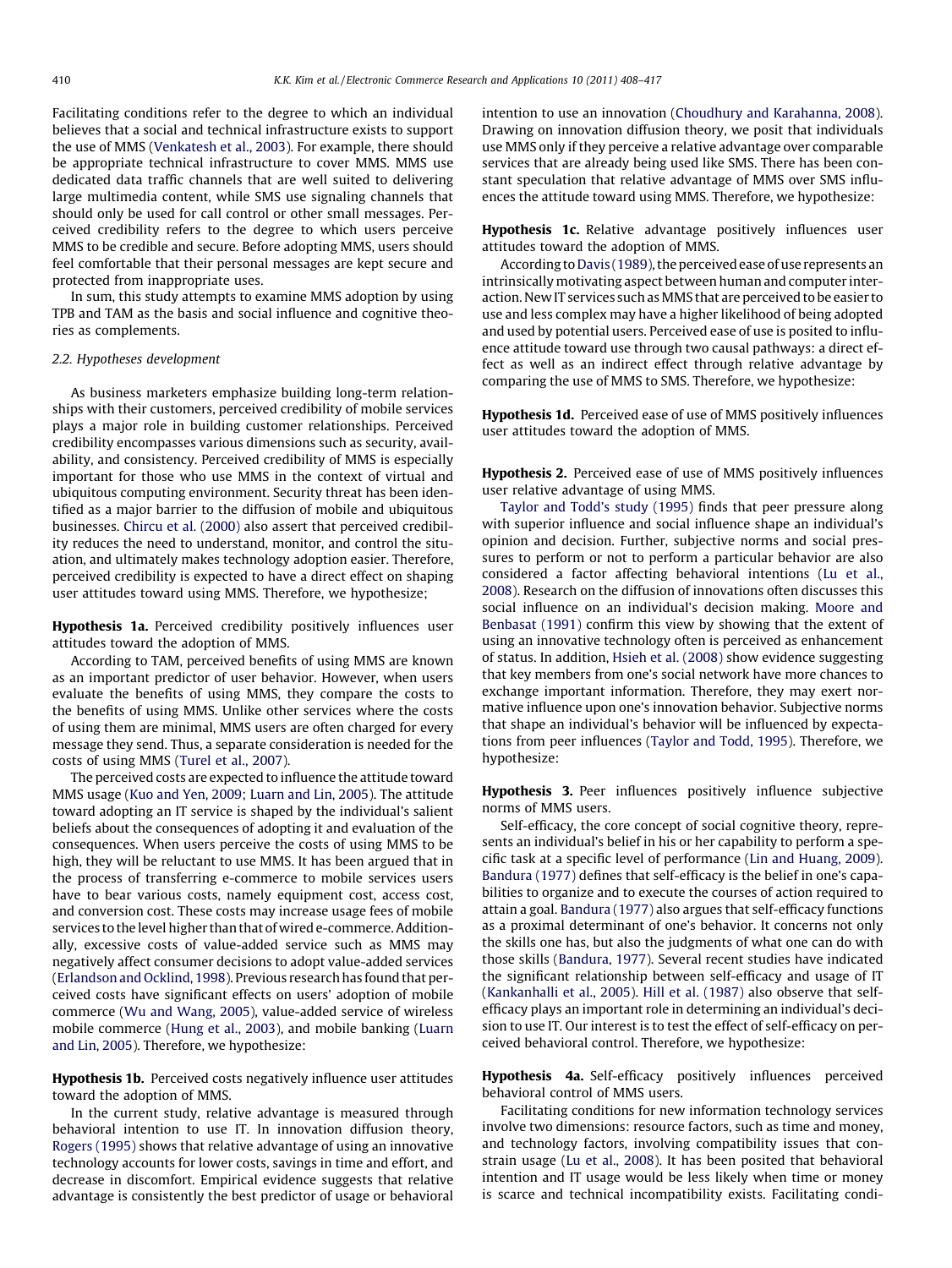<span id="page-3-0"></span>tions are believed to include the availability of training and provision of support ([Lu et al., 2008](#page-8-0)). It can also be viewed as an external control in the environment. Behavior cannot occur if its environment prevents it or if the facilitating conditions make the behavior difficult. Therefore, policies, regulations, and legal environments are all critical for new technology acceptance and application. Both businesses and consumers who engage in mobile data services or mobile commerce activities need legal and regulatory protections as they conduct traditional business transactions. Therefore, we hypothesize:

Hypothesis 4b. Facilitating conditions for using MMS positively influence perceived behavioral control of MMS users.

The theory of planned behavior by [Schifter and Ajzen \(1985\)](#page-9-0) constitutes a general model explaining users' behavior reflecting their own beliefs, attitudes, and intention. This theory is an extension of the theory of reasoned action (TRA) [\(Fishbein and Ajzen,](#page-8-0) [1973\)](#page-8-0) which focuses on cases where users have no complete control over their choices but are somehow conditioned by motivating factors related to the availability of certain requirements and resources. Thus, the TPB provides the final word for a number of authors who had previously pointed out that individual's behavior is frequently determined by some factors beyond their own control ([Bandura, 1977; Crespo and Bosque, 2008](#page-8-0)). The TPB considers intention as the best indicator or foresight of human behavior, since it shows the efforts that users are willing to make to carry out a specific action [\(Ajzen, 1991](#page-8-0)). This study's research model identifies three kinds of variables determining or explaining behavior intention: attitudes toward behavior, subjective norms and perceived behavioral control.

According to the expectations-value model proposed by [Fishbein and Ajzen \(1973\)](#page-8-0), attitude is the result of individual beliefs regarding behavior and their consequences, and the importance placed on these beliefs. Subjective norms arise from two basic underlying factors: the normative beliefs the user is associated with significant referents, and the motivation to behave according to these people's wishes. Finally, perceived behavioral control results from both individual beliefs regarding the factors determining behavior and from control over such factors. According to TPB, attitude, subjective norms, and perceived behavioral control are the elements that help us understand the reasons and explain the factors for individual actions. These factors have been used in research to analyze behaviors such as the adoption of mobile technology ([Luarn and Lin, 2005; Lu et al., 2001\)](#page-8-0). According to TRA ([Ajzen and Fishbein, 1980\)](#page-8-0) and TPB [\(Ajzen and Madden, 1986\)](#page-8-0), one's attitude is a good indicator of his or her behavioral intention. Consistent with TPB, we hypothesize that attitudes, subjective norms, and perceived behavioral control affect behavioral intention. Furthermore, behavioral intention affects MMS usage behavior. Therefore, we hypothesize:

Hypothesis 5a. User attitudes toward MMS positively influence behavioral intention to adopt MMS.

Hypothesis 5b. The subjective norm which users' social communities accept toward MMS positively influences behavioral intention to adopt MMS.

Hypothesis 5c. Perceived behavioral control positively influences behavioral intention to adopt MMS.

Hypothesis 6. Behavioral intention to adopt MMS positively influences MMS usage behavior.

The research model is presented in [Fig. 1.](#page-4-0)

## 3. Research methodology

## 3.1. Instrument development and data collection

An empirical investigation of current MMS users was conducted. The questionnaire consisted of two parts. The first part solicited demographic information such as age, sex, and utilized mobile services. The second presented questions pertaining to the proposed model. All the instruments had been validated in prior research studies [\(Choudhury and Karahanna, 2008; Hsieh et](#page-8-0) [al., 2008\)](#page-8-0). The instrument for intention and perceived ease of use was adapted from the work of [Davis \(1989\)](#page-8-0). Items of peer influences and facilitating conditions were adapted from the works of [Taylor and Todd \(1995\).](#page-9-0) To address face validity, a group of business professors, doctoral students, and industry experts were asked to read and refine the questionnaire. Based on their feedback, several items were changed to reflect the purpose of this research better. This pre-test examination provided us reasonable assurance of the validity of the scale items. All items included in the survey were measured on a five-point Likert scale. The measurement items were shown in [Appendix A.](#page-7-0) Furthermore, a survey study was conducted to validate the research model via mobile phones. The target population was mobile service subscribers. The age of 1016 participants ranged from teenagers to senior citizens. Among these participants, 134 claimed to have never utilized MMS (13.2%), 625 claimed to have utilized MMS 1–5 times per month (61.5%), 130 from 6 to 10 times per month (12.8%), 58 from 11 to 30 times per month (5.7%), and 69 over 30 times per month (6.8%). Additional demographic and usage statistics are shown in [Table 1](#page-4-0).

## 3.2. Measurement model

We used partial least squares (PLS) to assess the scales and to test the research model and hypotheses. PLS, which uses component-based estimation, maximizes the variance explained in the dependent variable, does not require multivariate normality of the data, and is less demanding on sample size ([Barclay et al.,](#page-8-0) [1995\)](#page-8-0). Descriptive statistics for the research constructs are shown in [Tables 1 and 2.](#page-4-0) The scales are assessed in terms of item loadings, discriminant validity, and internal consistency. Item loadings and internal consistencies greater than .70 are considered acceptable ([Fornell and Larcker, 1981\)](#page-8-0). As evidenced by the PLS factor analysis results in [Table 2](#page-5-0) and composite reliability scores in [Table 3](#page-5-0), the scales essentially meet the .70 guidelines for internal consistencies and item loadings. All items exhibit high loadings that are greater than .70 on their respective constructs. In addition, all constructs in the model exhibit good internal consistency as evidenced by their composite reliability scores, ranging from 0.86 to 1.00.

To assess discriminant validity, indicators should load more strongly on their corresponding construct than on other constructs in the model (the loadings should be higher than cross-loadings), and the square root of the average variance extracted (AVE) should be larger than the inter-construct correlations (the average variance shared between the construct and its indicators should be larger than the variance shared between the construct and other constructs). As shown in [Table 2](#page-5-0), all indicators load more highly on their own construct than on other constructs. Furthermore, examination of the inter-construct correlations and square root of AVE (shared leading diagonal) in [Table 4](#page-6-0) reveals that all constructs share considerably more variance with their indicators than with other constructs. Thus, these results point to the convergent and discriminant validity of the constructs. All indicators load more highly on their own construct than on other constructs. Furthermore, examination of the inter-construct correlations and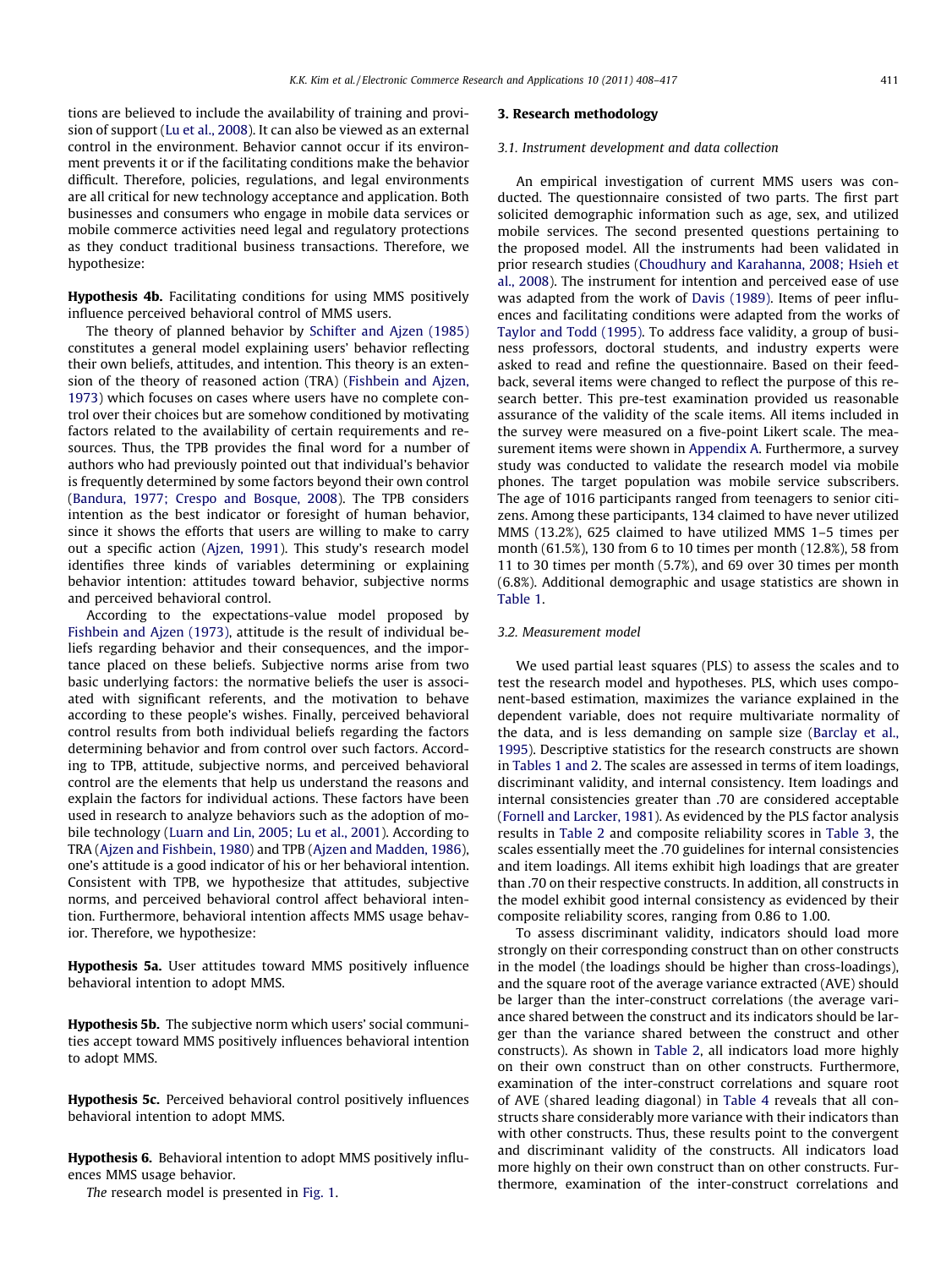<span id="page-4-0"></span>

Fig. 1. Research model.

Table 1 Demographic characteristics of respondents.

| Demographic profile         |               | Frequency | Percent (%) |
|-----------------------------|---------------|-----------|-------------|
| Gender                      | Male          | 497       | 48.9%       |
|                             | Female        | 519       | 51.1%       |
| Age                         | $20$          | 163       | 16.0%       |
|                             | $20 - 29$     | 217       | 21.4%       |
|                             | $30 - 39$     | 218       | 21.5%       |
|                             | $40 - 49$     | 219       | 21.6%       |
|                             | $50 - 59$     | 152       | 15.0%       |
|                             | $60+$         | 47        | 4.6%        |
| Mobile service usage period | <1 year       | 166       | 16.3%       |
|                             | $1-2$ years   | 134       | 13.2%       |
|                             | $2-3$ years   | 93        | 9.2%        |
|                             | >3 years      | 623       | 61.3%       |
| Frequency of MMS usage      | Seldom        | 134       | 13.2%       |
|                             | $1-5$ times   | 625       | 61.5%       |
|                             | 6-10 times    | 130       | 12.8%       |
|                             | $11-30$ times | 58        | 5.7%        |
|                             | Over 30 times | 69        | 6.8%        |

square root of AVE reveals that all constructs share considerably more variance with their indicators than with other constructs. Thus, these results point to the convergent and discriminant validity of the constructs.

## 3.3. Structural model

[Fig. 2](#page-6-0) and [Table 5](#page-6-0) present the results of our study with overall explanatory power, estimated path coefficients (all significant paths are indicated with an asterisk), and associated t-values of the paths. As shown in [Fig. 2](#page-6-0) and [Table 5](#page-6-0), PLS results provide strong support for the effects of perceived credibility, relative advantage, and perceived ease of use on attitude toward MMS use intention (supporting [H1a, 1c, and 1d](#page-2-0)). Also, relative advantage was influenced by perceived ease of use (supporting [H2](#page-2-0)). All but one hypothesis linking perceived costs to attitude were supported. While peer influences have significant effects on subjective norm (supporting [H3](#page-2-0)), self-efficacy and technology facilitating conditions have significant effects on perceived behavioral control (supporting [H4a and 4b\)](#page-2-0). The results also indicate that the paths from attitudes, subjective norms and perceived behavioral control to behavioral intention are significant (supporting [H5a, 5b, and 5c\)](#page-3-0). Furthermore, behavioral intention has a strong significant relationship with MMS usage behavior ( $t$ -statistics = 17.57; path coefficient = 0.46), providing support for [H6.](#page-3-0) These findings are consistent with past studies ([Hsieh et al., 2008](#page-8-0)). Following [Chin](#page-8-0) [\(1998\),](#page-8-0) bootstrapping was performed to test the statistical significance of path coefficients. As shown in [Fig. 2,](#page-6-0) exogenous variables explain considerable proportions of the variance—39% for attitude, 64% for subjective norm, 48% for perceived behavioral control, 50% for behavioral intention, and 27% for usage behavior. The hypothesis results are presented in [Fig. 2](#page-6-0) and [Table 5.](#page-6-0)

As a result of the PLS analysis, all hypotheses were supported except one. Drawing upon the perspectives of the social cognitive and social influence theories, this study examines the research model of MMS usage empirically. Driven by the need to understand the underlying motivation of user acceptance of MMS better, this research postulates perceived credibility, perceived costs, relative advantage, perceived ease of use, peer influences, self-efficacy, and facilitating conditions as the key determinants affecting mobile service subscribers' intention to use MMS. The measurement model confirms the measures of all constructs in the research model with adequate convergent and discriminant validity. The structural model indicates that almost all path coefficients in the model were found statistically significant. The results show that psychological traits (e.g., self-efficacy and peer influence) are important factors in shaping intention to use MMS. Individual behavioral theories such as the theory of reasoned action also significantly affect the behavioral intention (i.e., attitude, subjective norms, and perceived behavioral control) regarding MMS usage.

## 4. Discussion

## 4.1. Implications

The research presented here was motivated by the recognition that MMS are increasingly becoming a core component of individual and organizational communication, and researchers need to better understand what drives individual behaviors toward MMS.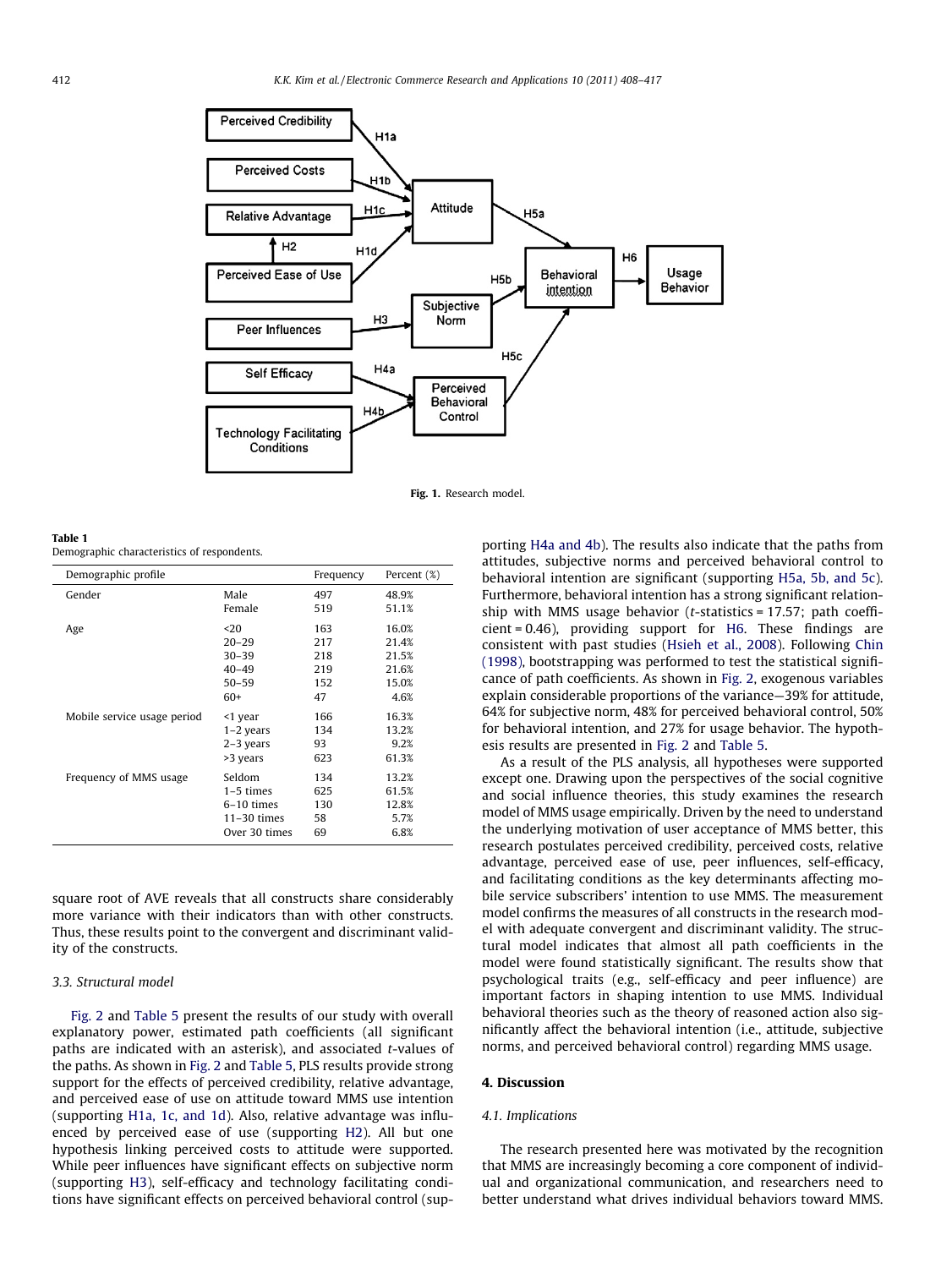#### <span id="page-5-0"></span>Table 2

PLS factor analysis results (factor loadings and cross-loadings).

|                  | <b>CRD</b> | PC   | <b>RA</b> | <b>PEU</b> | PI   | <b>SE</b> | <b>TFC</b> | <b>ATD</b> | SN   | PBC  | BI   | $U$ B             |
|------------------|------------|------|-----------|------------|------|-----------|------------|------------|------|------|------|-------------------|
| CRD1             | 0.84       | 0.17 | 0.43      | 0.37       | 0.36 | 0.15      | 0.19       | 0.45       | 0.36 | 0.26 | 0.38 | 0.19              |
| CRD <sub>2</sub> | 0.89       | 0.21 | 0.43      | 0.39       | 0.46 | 0.11      | 0.15       | 0.44       | 0.42 | 0.20 | 0.37 | 0.26              |
| CRD3             | 0.85       | 0.20 | 0.41      | 0.37       | 0.37 | 0.12      | 0.15       | 0.42       | 0.37 | 0.19 | 0.37 | 0.19              |
| CRD4             | 0.81       | 0.22 | 0.25      | 0.26       | 0.22 | 0.03      | 0.11       | 0.18       | 0.22 | 0.10 | 0.15 | 0.09              |
| PC1              | 0.19       | 0.79 | 0.21      | 0.17       | 0.20 | 0.04      | 0.14       | 0.13       | 0.22 | 0.08 | 0.23 | 0.05              |
| PC <sub>2</sub>  | 0.22       | 0.90 | 0.16      | 0.20       | 0.25 | 0.05      | 0.11       | 0.14       | 0.26 | 0.05 | 0.21 | 0.09              |
| PC <sub>3</sub>  | 0.18       | 0.83 | 0.13      | 0.16       | 0.22 | 0.05      | 0.07       | 0.10       | 0.24 | 0.03 | 0.17 | 0.07              |
| PC4              | 0.20       | 0.85 | 0.17      | 0.18       | 0.23 | 0.03      | 0.10       | 0.17       | 0.26 | 0.04 | 0.22 | 0.13              |
| RA1              | 0.44       | 0.18 | 0.89      | 0.39       | 0.40 | 0.19      | 0.21       | 0.47       | 0.41 | 0.35 | 0.52 | 0.27              |
| RA <sub>2</sub>  | 0.47       | 0.15 | 0.90      | 0.44       | 0.45 | 0.19      | 0.21       | 0.51       | 0.47 | 0.35 | 0.53 | 0.30              |
| RA3              | 0.42       | 0.19 | 0.89      | 0.42       | 0.47 | 0.17      | 0.22       | 0.48       | 0.48 | 0.33 | 0.52 | 0.29              |
| RA4              | 0.42       | 0.20 | 0.88      | 0.40       | 0.49 | 0.16      | 0.22       | 0.45       | 0.50 | 0.31 | 0.54 | 0.28              |
| PEU1             | 0.39       | 0.18 | 0.44      | 0.91       | 0.41 | 0.33      | 0.38       | 0.43       | 0.43 | 0.43 | 0.40 | 0.35              |
| PEU <sub>2</sub> | 0.37       | 0.20 | 0.38      | 0.91       | 0.37 | 0.39      | 0.36       | 0.41       | 0.39 | 0.47 | 0.39 | 0.27              |
| PEU <sub>3</sub> | 0.42       | 0.20 | 0.44      | 0.91       | 0.45 | 0.31      | 0.39       | 0.44       | 0.47 | 0.44 | 0.43 | 0.33              |
| PI <sub>1</sub>  | 0.42       | 0.25 | 0.47      | 0.40       | 0.94 | 0.08      | 0.22       | 0.47       | 0.78 | 0.29 | 0.57 | 0.41              |
| PI <sub>2</sub>  | 0.45       | 0.25 | 0.47      | 0.42       | 0.95 | 0.09      | 0.23       | 0.48       | 0.75 | 0.29 | 0.58 | 0.42              |
| PI3              | 0.41       | 0.24 | 0.42      | 0.39       | 0.92 | 0.05      | 0.22       | 0.43       | 0.74 | 0.25 | 0.52 | 0.38              |
| PI4              | 0.37       | 0.23 | 0.47      | 0.40       | 0.89 | 0.10      | 0.22       | 0.46       | 0.72 | 0.33 | 0.56 | 0.39              |
| PI <sub>5</sub>  | 0.41       | 0.24 | 0.49      | 0.44       | 0.80 | 0.15      | 0.25       | 0.51       | 0.61 | 0.35 | 0.57 | 0.36              |
| SE <sub>1</sub>  | 0.14       | 0.00 | 0.23      | 0.38       | 0.14 | 0.89      | 0.44       | 0.27       | 0.15 | 0.69 | 0.30 | 0.21              |
| SE <sub>2</sub>  | 0.09       | 0.03 | 0.11      | 0.28       | 0.05 | 0.86      | 0.42       | 0.18       | 0.08 | 0.50 | 0.24 | 0.16              |
| SE3              | 0.13       | 0.04 | 0.17      | 0.31       | 0.06 | 0.89      | 0.40       | 0.23       | 0.07 | 0.55 | 0.26 | 0.17              |
| TFC1             | 0.17       | 0.09 | 0.21      | 0.35       | 0.19 | 0.46      | 0.90       | 0.24       | 0.19 | 0.44 | 0.32 | 0.29              |
| TFC <sub>2</sub> | 0.16       | 0.13 | 0.23      | 0.39       | 0.26 | 0.40      | 0.89       | 0.23       | 0.27 | 0.42 | 0.35 | 0.24              |
| ATD1             | 0.44       | 0.14 | 0.48      | 0.40       | 0.45 | 0.19      | 0.20       | 0.89       | 0.41 | 0.33 | 0.49 | 0.36              |
| ATD <sub>2</sub> | 0.46       | 0.14 | 0.48      | 0.45       | 0.46 | 0.27      | 0.24       | 0.92       | 0.42 | 0.39 | 0.56 | 0.39              |
| ATD3             | 0.45       | 0.14 | 0.50      | 0.42       | 0.49 | 0.25      | 0.25       | 0.90       | 0.46 | 0.38 | 0.57 | 0.38              |
| SN <sub>1</sub>  | 0.43       | 0.28 | 0.51      | 0.47       | 0.77 | 0.13      | 0.25       | 0.46       | 0.98 | 0.33 | 0.55 | 0.36              |
| SN <sub>2</sub>  | 0.43       | 0.29 | 0.51      | 0.45       | 0.79 | 0.11      | 0.25       | 0.46       | 0.98 | 0.32 | 0.55 | 0.36              |
| PBC1             | 0.27       | 0.07 | 0.40      | 0.49       | 0.34 | 0.61      | 0.42       | 0.43       | 0.33 | 0.93 | 0.50 | 0.31              |
| PBC <sub>2</sub> | 0.17       | 0.05 | 0.28      | 0.40       | 0.26 | 0.61      | 0.46       | 0.31       | 0.28 | 0.91 | 0.39 | 0.29              |
| BI1              | 0.40       | 0.22 | 0.51      | 0.41       | 0.57 | 0.26      | 0.36       | 0.54       | 0.51 | 0.43 | 0.89 | 0.46              |
| BI <sub>2</sub>  | 0.40       | 0.24 | 0.56      | 0.40       | 0.59 | 0.25      | 0.31       | 0.56       | 0.54 | 0.40 | 0.93 | 0.49              |
| BI3              | 0.34       | 0.22 | 0.55      | 0.42       | 0.53 | 0.33      | 0.35       | 0.54       | 0.49 | 0.48 | 0.91 | 0.45              |
| UB1              | 0.23       | 0.10 | 0.32      | 0.35       | 0.43 | 0.21      | 0.29       | 0.42       | 0.37 | 0.33 | 0.51 | 1.00 <sup>a</sup> |

Notes: ATD = attitude, CRD = perceived credibility, PC = perceived costs, RA = relative advantage, PEU = perceived ease of use, SN = subjective norms, PI = peer influences, PBC = perceived behavioral control, SE = self-efficacy, TFC = technology facilitating conditions, BI = behavioral intention, UB = usage behavior.

<sup>a</sup> Usage behavior is a single-item construct.

Table 3 Descriptive statistics.

| Construct                             | Mean | <b>SD</b>         | Composite<br>reliability | <b>AVE</b>        |
|---------------------------------------|------|-------------------|--------------------------|-------------------|
| Perceived credibility                 | 3.29 | 1.01              | 0.86                     | 0.62              |
| Perceived costs                       | 2.07 | 1.01              | 0.91                     | 0.71              |
| Relative advantage                    | 3.30 | 1.04              | 0.94                     | 0.79              |
| Perceived ease of use                 | 3.45 | 1.01              | 0.94                     | 0.83              |
| Peer influence                        | 2.51 | 1.09              | 0.96                     | 0.81              |
| Self-efficacy                         | 4.11 | 0.92              | 0.91                     | 0.78              |
| Technology facilitating<br>conditions | 3.65 | 1.05              | 0.89                     | 0.80              |
| Attitude                              | 3.54 | 0.95              | 0.93                     | 0.82              |
| Subjective norms                      | 2.65 | 1.10              | 0.98                     | 0.95              |
| Perceived behavioral control          | 3.80 | 0.97              | 0.92                     | 0.85              |
| Behavioral intention                  | 3.15 | 1.13              | 0.94                     | 0.83              |
| Usage behavior                        | 3.69 | 1.00 <sup>a</sup> | 1.00 <sup>a</sup>        | 1.00 <sup>a</sup> |
|                                       |      |                   |                          |                   |

<sup>a</sup> Usage behavior is a single-item construct.

Recognizing that individuals make adoption and usage decisions within complex social contexts, we sought to offer comprehensive perspectives on the factors that influence individuals' beliefs about the MMS use. To this end, we empirically examined the simultaneous effects of social and psychological factors on the adoption of MMS. The theoretical rationale for these factors drew upon multiple streams of research including individual psychology research, social cognitive theory, and social influence theory.

Several theoretical and practical implications follow. From the perspective of theory advancement, we provide additional evidence regarding salient predictors of MMS adoption. Our posited predictors explained between 39% and 64% of the variance in attitude, subjective norm, and perceived behavioral control and between 27% and 50% of the variance in behavioral intention and usage behavior respectively, suggesting that the model serves as an adequate conceptualization of the phenomenon of interest. Specifically, this study is one of few attempts to investigate the drivers of usage behavior of MMS by integrating social behavioral factors. The results of this study assist researchers in understanding how users form their intention to use MMS. The model was different from other usage adoption models because it includes social psychological traits that seemed to be highly relevant to the adoption of MMS. Future studies should continue to explore the interrelationships among these traits. Researchers have long suggested that social psychological factors are important in technology use behavior, but limited work has specifically examined the effects of these factors on adoption. Given that there is sufficient evidence regarding the role played by social psychological factors, researchers need to pay more attention to the placement of constructs such as social influence forces in their theoretical models.

Furthermore, this study adopts the social influence theory to explain the formation of the subjective norms. Peer influences play a key role in shaping subjective norms. The findings of this study are consistent with those of prior studies in other information communication services [\(Hsieh et al., 2008\)](#page-8-0). The path coefficient of 0.80 between peer influence and subjective norms supports previous research. Subjective norms are primarily shaped by expectation from important referents in one's social network. The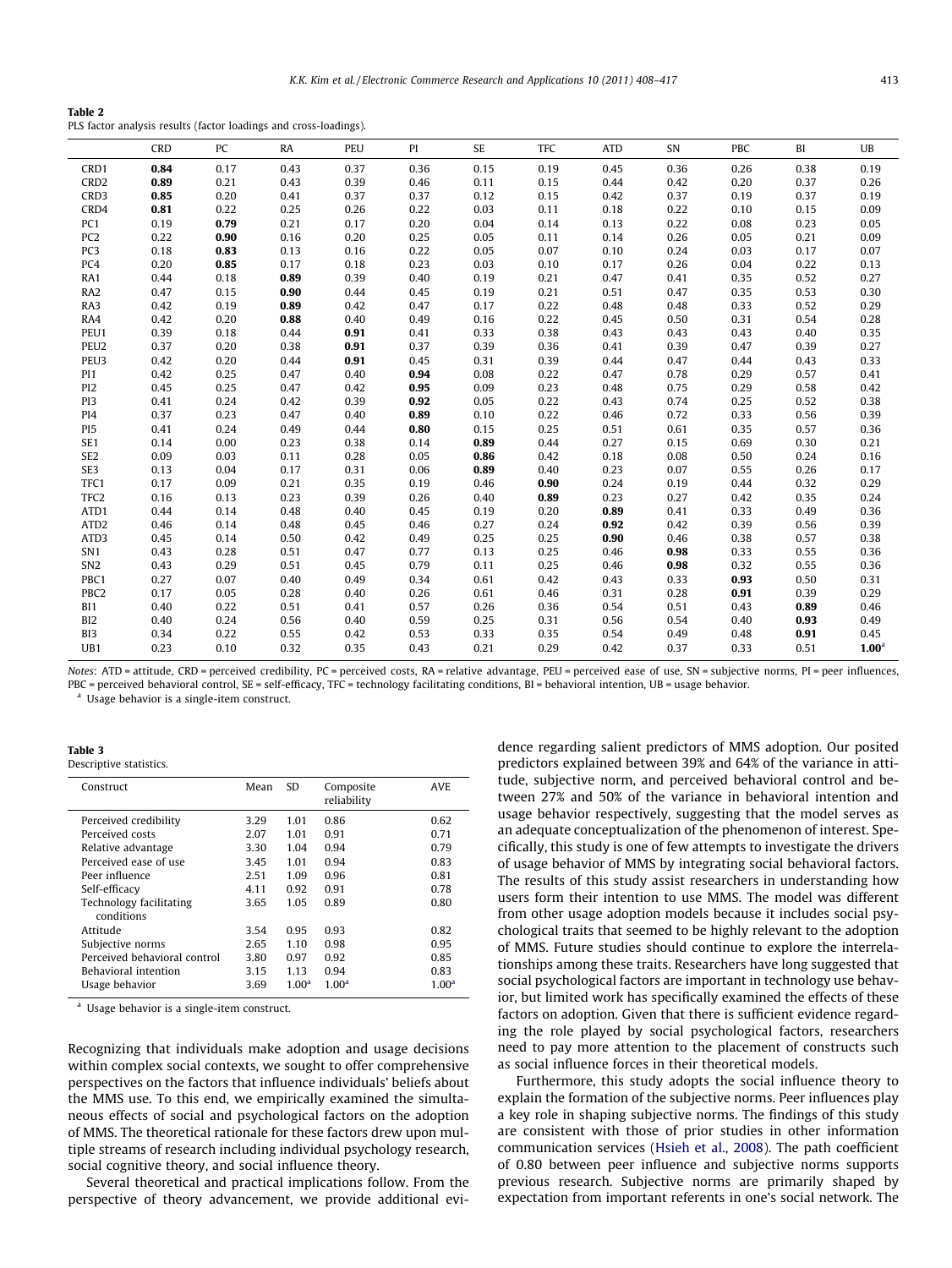#### <span id="page-6-0"></span>Table 4

Inter-Construct Correlations.

|            | CRD               | PC   | RA   | PEU  | PI   | SE   | TFC  | <b>ATD</b> | SN   | PBC  | BI   | UB                |
|------------|-------------------|------|------|------|------|------|------|------------|------|------|------|-------------------|
| <b>CRD</b> | 0.79 <sup>a</sup> |      |      |      |      |      |      |            |      |      |      |                   |
| PC         | 0.24              | 0.84 |      |      |      |      |      |            |      |      |      |                   |
| RA         | 0.49              | 0.20 | 0.89 |      |      |      |      |            |      |      |      |                   |
| <b>PEU</b> | 0.44              | 0.21 | 0.46 | 0.91 |      |      |      |            |      |      |      |                   |
| PI         | 0.46              | 0.27 | 0.51 | 0.45 | 0.90 |      |      |            |      |      |      |                   |
| SE         | 0.14              | 0.03 | 0.20 | 0.38 | 0.10 | 0.88 |      |            |      |      |      |                   |
| TFC        | 0.19              | 0.13 | 0.25 | 0.41 | 0.25 | 0.48 | 0.90 |            |      |      |      |                   |
| ATD        | 0.49              | 0.16 | 0.54 | 0.47 | 0.52 | 0.26 | 0.26 | 0.91       |      |      |      |                   |
| SN         | 0.44              | 0.29 | 0.52 | 0.47 | 0.80 | 0.12 | 0.26 | 0.47       | 0.98 |      |      |                   |
| PBC        | 0.25              | 0.06 | 0.38 | 0.49 | 0.33 | 0.67 | 0.48 | 0.41       | 0.34 | 0.92 |      |                   |
| BI         | 0.43              | 0.25 | 0.59 | 0.45 | 0.62 | 0.31 | 0.37 | 0.60       | 0.56 | 0.48 | 0.91 |                   |
| UB         | 0.24              | 0.10 | 0.32 | 0.35 | 0.44 | 0.21 | 0.29 | 0.41       | 0.37 | 0.33 | 0.51 | 1.00 <sup>b</sup> |
|            |                   |      |      |      |      |      |      |            |      |      |      |                   |

<sup>a</sup> The bold numbers on the leading diagonal are the square root of the average variance extracted (AVE). Off-diagonal elements are the correlations among constructs. For discriminant validity, diagonal elements should be larger than off-diagonal elements.

**b** Usage behavior is a single-item construct.



Fig. 2. PLS analysis results.

| Table 5 |                             |
|---------|-----------------------------|
|         | Hypothesis testing results. |

| Path                  | Path coefficient | $t$ -value | p-value | Hypothesis    |
|-----------------------|------------------|------------|---------|---------------|
| $CRD \rightarrow ATP$ | 0.24             | 7.31       | 0.00    | Supported     |
| $PC \rightarrow ATP$  | 0.01             | 0.36       | 0.72    | Not supported |
| $RA \rightarrow ATD$  | 0.33             | 9.41       | 0.00    | Supported     |
| $PEU \rightarrow ATP$ | 0.21             | 6.35       | 0.00    | Supported     |
| $PEU \rightarrow RA$  | 0.46             | 17.15      | 0.00    | Supported     |
| $PI \rightarrow SN$   | 0.80             | 58.35      | 0.00    | Supported     |
| $SE \rightarrow PBC$  | 0.57             | 19.44      | 0.00    | Supported     |
| $TFC \rightarrow PRC$ | 0.21             | 5.85       | 0.00    | Supported     |
| $ATD \rightarrow BI$  | 0.35             | 11.76      | 0.00    | Supported     |
| $SN \rightarrow BI$   | 0.32             | 11.84      | 0.00    | Supported     |
| $PBC \rightarrow BI$  | 0.23             | 8.83       | 0.00    | Supported     |
| $BI \rightarrow UB$   | 0.46             | 17.57      | 0.00    | Supported     |

Note: ATD = attitude, CRD = perceived credibility, PC = perceived costs, RA = relative advantage, PEU = perceived ease of use, SN = subjective norms, PI = peer influences, PBC = perceived behavioral control, SE = self-efficacy, TFC = technology facilitating conditions, BI = behavioral intention, UB = usage behavior.

inclusion of peer influence in this specific context of MMS provides us with a significant explanation of the formation of behavioral intention of MMS usage. Additionally, the results indicate that perceived costs do not influence attitudes toward MMS usage behavioral intention. This finding is inconsistent with prior studies on perceived costs in information communication technology usage ([Chau and Hui, 2001; Iacovou et al., 1995\)](#page-8-0). Earlier studies including [Lee et al. \(2007\)](#page-8-0) found perceived costs to be an important predictor of behavioral intention. However, there is a possible explanation for this contradiction. Since MMS are used primarily for entertainment or leisure activities, users are not as price sensitive to MMS as to work-based services. Finally, consistent with prior information systems studies, we found that behavioral intention leads to the usage of MMS. The path coefficient of 0.46 between behavioral intention and usage is consistent with those of previous investigations by [Turel et al. \(2007\)](#page-9-0) and [Taylor and Todd \(1995\).](#page-9-0)

As for practical implications, our findings suggest that mobile communication service providers need to focus careful attention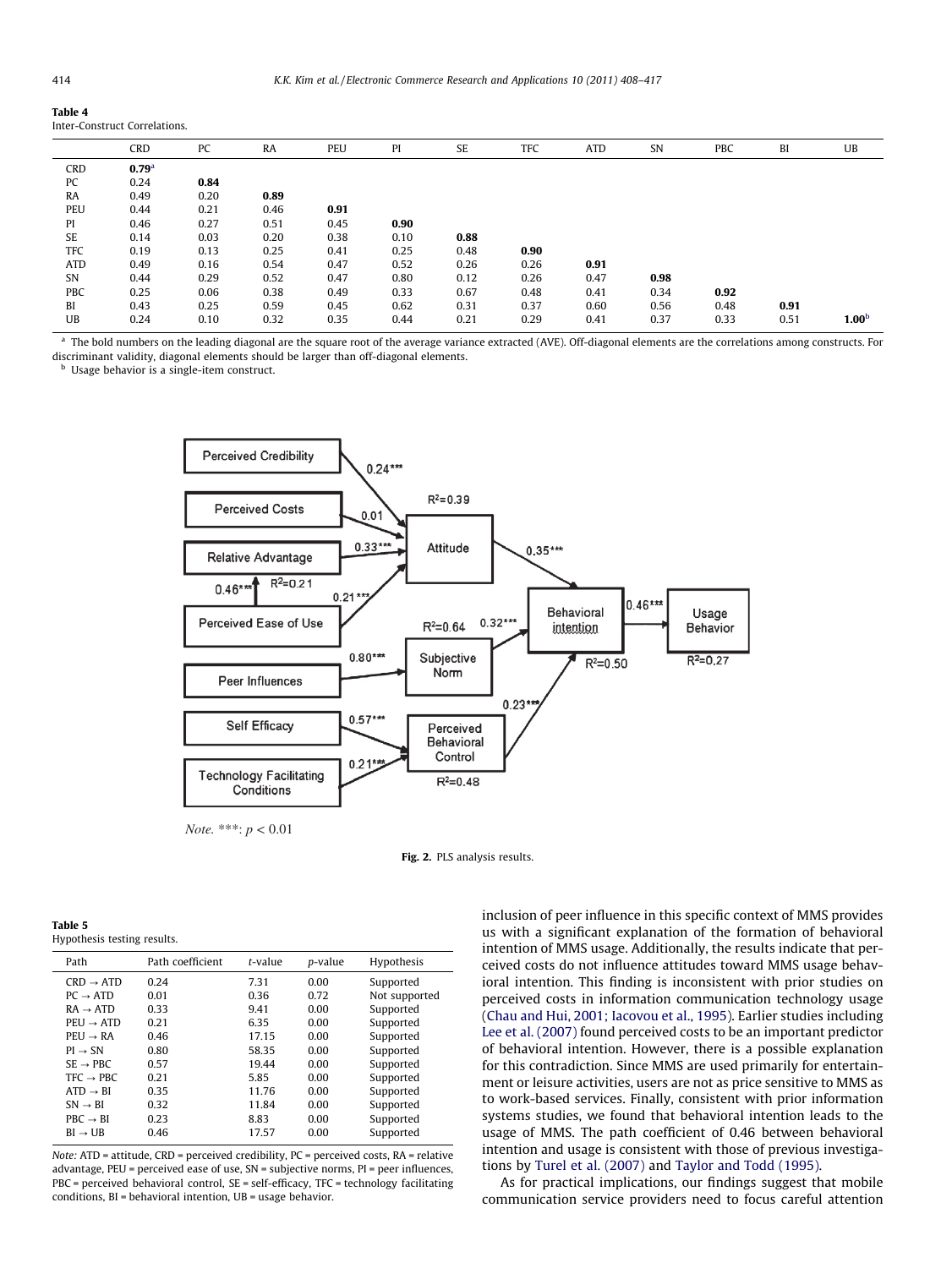<span id="page-7-0"></span>on exhibiting commitment to new services for contingent adoption decisions. Unless individuals perceive the services to be interesting and useful, they are unlikely to develop positive behavioral intention about the adoption of that service. As observed by others ([Compeau and Higgins, 1995](#page-8-0)), it is important for technology implementers to assist individuals in developing positive perceptions about their usage of new technology. Specifically, MMS should be designed as an easy-to-use mobile communication services.

Furthermore, since MMS are used primarily for entertainment or leisure activities, practitioners' efforts should be geared toward the creation of beneficial, fun, and enjoyable experiences of MMS usage. This endeavor will maximize prospective users' tendency to adopt MMS services. Specifically, the processes of composing, sending, and receiving MMS messages need to be as simple and fun as possible, and thereby encourage users to explore the fun and amusement of using MMS services.

Finally, as suggested by [Agarwal and Prasad \(1997\),](#page-8-0) individuals who are personally more innovative in the use of ICT could be utilized as important change agents because they are likely to exhibit positive perceptions about the technology use ([Lewis et al., 2003\)](#page-8-0). Our findings shed some light on potential avenues of action for promoting the diffusion of other mobile value-added services, such as mobile downloads (ring tones and icons), mobile games, etc. By addressing the key value dimensions, mobile communication service providers can drive the acceptance of MMS as well as the penetration of other mobile value-added services.

Our study enhances the understanding of the interaction of users with mobile value-added services and provides valuable insights for industry professionals. With a quarter of the world already penetrated by mobile phone users, MMS users are exploding. The potential in Asia is staggering. With the right vision, and bold, forward-thinking strategies, MMS providers are starting to realize enormous gains. MMS has become a commodity offering - one where demand is still growing. Telecom executives will always look for ways to develop new and innovative services for interactive communications. This will help secure their positions in the marketplace.

In conclusion, the primary contributions of this work are twofold. First, we extended prior research in the MMS adoption by offering a conceptual model of the drivers of behavioral intention that synthesized multiple theoretical perspectives. The focus of this integration was on the complexities of the social context within which individuals with varying characteristics form the behavioral intention. Second, we tested the effects of these drivers with an empirical study. Field data provided support for the theoretical relationships, and these results will help refine our understanding of individual behaviors toward the use of ICT.

Further, this theoretical model accounted for 50% of the variance in the behavioral intention and for 27% of the variances in usage behavior, which suggest that some important predictors may be missing. Most of these predictors include personal innovativeness [\(Lewis et al., 2003](#page-8-0)), perceived expressiveness ([Nysveen](#page-9-0) [et al., 2005](#page-9-0)), perceived service level ([Liu and Ma, 2005\)](#page-8-0), perceived media richness ([Lee et al., 2007\)](#page-8-0), availability of support services ([Robinson et al., 2005](#page-9-0)) and one's cultural background [\(Choi and](#page-8-0) [Geistfeld, 2004](#page-8-0)). Most of them are important, however, they need to be adapted to the investigation of user's continued intention to use under MMS proliferation conditions. The research model of this study has focused on respondents' intention to adopt instead of continued intention to use and there are differences between intention to adopt and continued use intention. Adopters may observe other people's use experience for their internal evaluation and adoption decision. However, there might be a correlation between social behavioral intention to use and continued use intention. Therefore, understanding the relationship between the intention to use and continued use intention is still important and desirable for future research.

## 4.2. Research limitations

In interpreting the results of this research, one must consider a few limitations. The first limitation is external validity because a convenience sampling was used; the target populations of MMS users were chosen from the same country. Thus, while the findings from this study may be extended to other similar technology-centered initiatives in different countries, the generalizability to other nations may be limited to a certain degree.

Second, although availability of multiple access mechanisms may influence one's usage of a specific innovation, this research, given its focus on MMS usage behavior, controlled only the most common form of mobile services. Future research should be conducted to shed more light on the impact of all the alternative access mechanisms on patterns of MMS usage.

Finally, this research represents a snapshot of the MMS usage phenomenon and attempts to predict the adoption pattern based on cross-sectional behavioral measures of MMS usage. However, the extent to which behavioral intention can be used to predict future behavior in a rapidly changing technological environment is unknown. A longitudinal study tracing individuals' pre- and postimplementation behavior may yield a richer understanding of behavioral patterns, critical factors, and how these are shaped over time.

## Appendix A. Measurement items for the constructs

## Perceived credibility

- 1. When using the MMS, I am sure that certain managerial and technological procedures exist to secure all the data being processed on this service.
- 2. When using the MMS, I am sure that certain managerial and technical procedures exist to protect my personal information.
- 3. When using the MMS, I am sure of the continuous availability (i.e., no breaking down) of this service.
- 4. When using the MMS, I am sure of the consistency of information processing on this service.

## Perceived costs

- 1. I think use of the MMS in sending text messages is economical.
- 2. I think use of the MMS in sending picture/music is economical.
- 3. I think use of the MMS in sending video clips is economical.
- 4. I think use of the MMS is economical.

#### Relative advantage

- 1. I would find it more convenient to use the MMS rather than other communication services.
- 2. I would feel more confident to use the MMS rather than other communication services.
- 3. I would find it more convenient to use the MMS rather than the SMS.
- 4. I would feel more confident to use the MMS rather than the SMS.

### Perceived ease of use

- 1. My interaction with the MMS is clear and understandable.
- 2. Interacting with the MMS does not require a lot of my mental effort.
- 3. I find the MMS easy to use.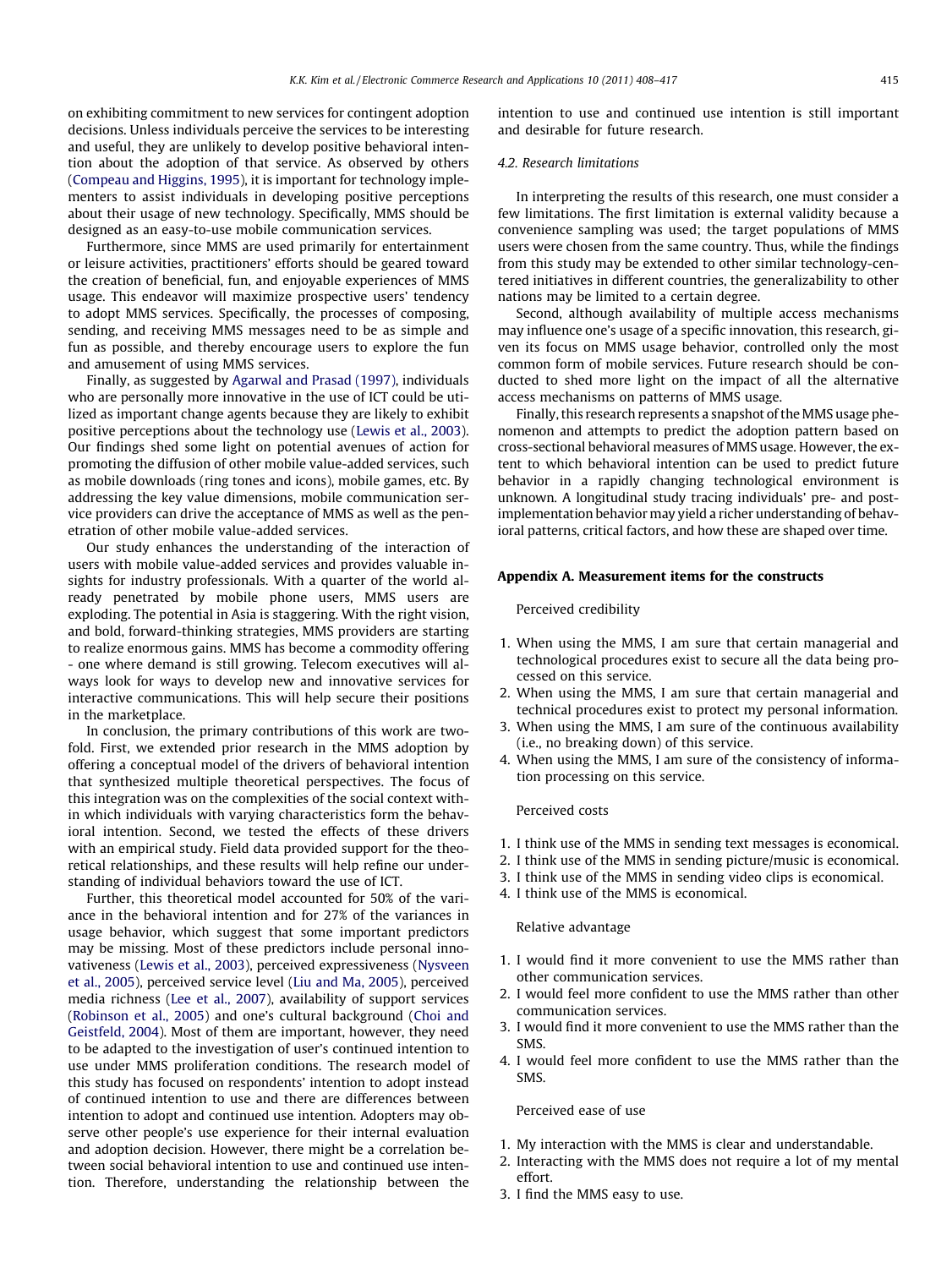## <span id="page-8-0"></span>Peer influences

- 1. My family thinks that I should use the MMS.
- 2. My relatives think that I should use the MMS.
- 3. My friends think that I should use the MMS.
- 4. People I work with think that I should use the MMS.
- 5. People who influence my behavior think that I should use the MMS.

## Self-efficacy

- 1. I feel comfortable using the MMS on my own.
- 2. I can easily operate the MMS on my own.
- 3. I feel comfortable using the MMS even if there is no around me to tell me how to use it.

Technology facilitating conditions

- 1. Government/Corporate policies encourage use of the MMS.
- 2. Overall, the use of the MMS is very supportive.

Attitude All things considered, using the MMS is

- 1. extremely negative.... . extremely positive,
- 2. extremely bad.... Extremely good,
- 3. extremely harmful.... Extremely helpful.

Subjective norms

- 1. People who influence me think that I should use the MMS.
- 2. People who are important to me think that I should use the MMS.

Perceived behavioral control

- 1. I have the resources, knowledge, and ability to use the MMS.
- 2. Using the MMS is entirely within my control.

Behavioral intention I intend to use the MMS ....

- 1. During the next three months.
- 2. For sending messages during the next three months.
- 3. Frequently during the next three months.

#### Usage behavior

What is your average number of multimedia messages you send and receive per month?

(0 ... over 30)

## References

- Agarwal, R., and Karahanna, E. Time flies when you're having fun: cognitive absorption and beliefs about information technology usage. MIS Quarterly, 24, 4, 2000, 665–694.
- Agarwal, R., and Prasad, J. The role of innovation characteristics and perceived voluntariness in the acceptance of information technology. Decision Sciences, 28, 3, 1997, 557–582.
- Ajzen, I. From intentions to actions: A theory of planned behavior. In J. Kuhl and J. Beckman (eds.), Action-Control: From Cognition to Behavior, Springer, Heidelberg, Germany, 1985.
- Ajzen, I. The theory of planned behavior. Organizational Behavior and Human Decision Processes, 20, 2, 1991, 179–211.
- Ajzen, I., and Fishbein, M. Understanding Attitudes and Predicting Social Behavior. Prentice Hall, Englewood Cliffs, NJ, 1980.
- Ajzen, I., and Madden, T. J. Prediction of goal-directed behavior: attitudes, intentions and perceived behavioral control. Journal of Experimental Social Psychology, 22, 5, 1986, 453–474.
- Bandura, A. Self-efficacy: toward a unifying theory of behavioral change. Psychological Review, 84, 2, 1977, 191–215.
- Barclay, D., Higgins, C., and Thompson, R. The partial least squares approach to causal modeling, personal computer adoption and use as an illustration. Technology Studies, 2, 2, 1995, 285–309.
- Chau, P., and Hui, K. L. Determinants of small business EDI adoption: an empirical investigation. Journal of Organizational Computing and Electronic Commerce, 11, 4, 2001, 229–252.
- Chin, W. W. The partial least squares approach for structural equation modeling. In G. A. Marcoulides (ed.), Modern Methods for Business Research, Lawrence Erlbaum Associates, Mahwah, NJ, 1998.
- Chircu, A. M., Davis, G. B., and Kauffman, R. J. Trust, expertise and ecommerce intermediary adoption. In Proceedings of the Sixth Americas Conference on Information Systems, Long Beach, CA, August 10–13, 2000, 710–716.
- Choi, J., and Geistfeld, L. V. A. Cross-cultural investigation of consumer e-shopping adoption. Journal of Economic Psychology, 25, 6, 2004, 821–838.
- Choudhury, V., and Karahanna, E. The relative advantage of electronic channels: a multidimensional view. MIS Quarterly, 32, 1, 2008, 179–200.
- Compeau, D. R., and Higgins, C. A. Computer self-efficacy: development of a measure and initial test. MIS Quarterly, 19, 2, 1995, 189–211.
- Crespo, A., and Bosque, I. The effect of innovativeness on the adoption of B2C commerce: a model based on the theory of planned behavior. Computers in Human Behavior, 24, 6, 2008, 2830–2847.
- Davis, F. D. Perceived usefulness, perceived use, and user acceptance of information technology. MIS Quarterly, 13, 3, 1989, 319–340.
- Douglas, S. P., and Craig, S. C. Advances in international marketing: a review. International Journal of Research in Marketing, 9, 4, 1992, 291–318.
- Erlandson, C., and Ocklind, P. WAP: the wireless application protocol. Ericsson Review, 75, 4, 1998, 150–153.
- Fishbein, M., and Ajzen, I. Attribution of responsibility: a theoretical note. Journal of Experimental Social Psychology, 9, 2, 1973, 148–153.
- Fornell, C., and Larcker, D. Evaluating structural equation models with unobservable variables and measurement error. Journal of Marketing Research, 18, 3, 1981, 39– 50.
- Fulk, J. Social construction of communication technology. Academy of Management Journal, 36, 5, 1993, 921–950.
- Hill, T., Smith, N. D., and Mann, M. F. Role of efficacy expectations in predicting the decision to use advanced technologies: the case of computers. Journal of Applied Psychology, 72, 2, 1987, 307–313.
- Hsieh, J. J. P., Rai, A., and Keil, M. Understanding digital inequality: comparing continued use behavioral models of the socio-economically advantaged and disadvantaged. MIS Quarterly, 32, 1, 2008, 97–126.
- Hsu, C., Lu, H., and Hsu, H. Adoption of the mobile Internet: an empirical study of multimedia message service. Omega, 35, 6, 2007, 715–726.
- Hung, S. Y., Ku, C. Y., and Chang, C. M. Critical factors of WAP services adoption: an empirical study. Electronic Commerce Research and Applications, 2, 1, 2003, 46– 60.
- Iacovou, C. L., Benbasat, I., and Dexter, A. S. Electronic data interchange and small organizations: adoption and impact of technology. MIS Quarterly, 19, 4, 1995, 465–485.
- Kankanhalli, A., Tan, B. C. Y., and Wei, K. K. Contributing knowledge to electronic knowledge repositories: an empirical investigation. MIS Quarterly, 29, 1, 2005, 113–143.
- Karahanna, E., Straub, D. W., and Chervany, N. L. Information technology adoption across time: a cross-sectional comparison of pre-adoption and post-adoption beliefs. MIS quarterly, 23, 2, 1999, 183–213.

Kuo, Y., and Yen, S. Towards an understanding of the behavioral intention to use 3G mobile value-added services. Computers in Human Behavior, 25, 1, 2009, 103–110.

- LaRose, R., Mastro, D., and Eastin, M. S. Understanding internet usage: a socialcognitive approach to uses and gratifications. Social Science Computer Review, 19, 4, 2001, 395–413.
- Lee, M. K. O., Cheung, C. M. K., and Chen, Z. Understanding user acceptance of multimedia messaging services: an empirical study. Journal of the American Society for Information Science and Technology, 58, 13, 2007, 2066–2077.
- Loraas, T., and Wolfe, C. J. Why wait? Modeling factors that influence that decision of when to learn a new use of technology. Journal of Information Systems, 20, Fall, 2006, 1–23.
- Lewis, W., Agarwal, R., and Sambamurthy, V. Sources of influence on beliefs about information technology use: an empirical study of knowledge workers. MIS Quarterly, 27, 4, 2003, 657–678.
- Lin, T., and Huang, C. Understanding the determinants of EKR usage from social, technological and personal perspectives. Journal of Information Science, 35, 2, 2009, 165–179.
- Liu, L., and Ma, Q. The impact of service level on the acceptance of application service oriented medical records. Information and Management, 42, 8, 2005, 1121–1135.
- Lu, J., Liu, C., Yu, C., and Yao, J. E. Exploring factors associated with wireless Internet via mobile technology acceptance in mainland China. Communications of the International Information Management Association, 3, 1, 2001, 101–119.
- Lu, J., Liu, C., Yu, C., and Wang, K. Determinants of accepting wireless mobile data services in China. Information and Management, 45, 1, 2008, 52–64.
- Luarn, P., and Lin, H. H. Towards an understanding of the behavioral intention to use mobile banking. Computers in Human Behavior, 21, 6, 2005, 873–891.
- Moore, G. C., and Benbasat, L. Development of an instrument to measure the perceptions of adoption an information technology innovation. Information Systems Research, 2, 3, 1991, 192–222.